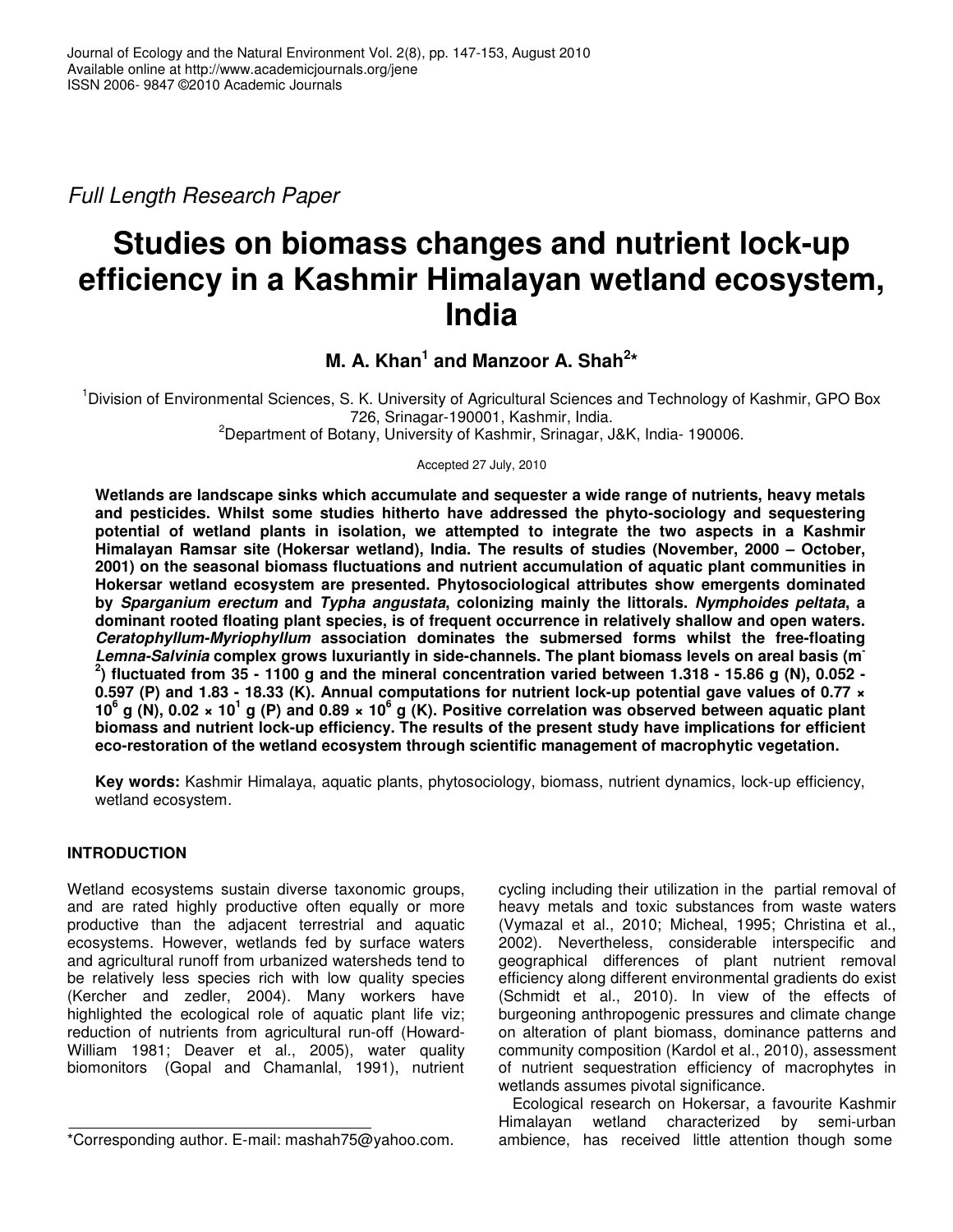preliminary treatments are given in Kaul and Zutshi (1967), Kaul (1982), Pandit and Qadri (1990) and Khan (2000). However, initiation of comprehensive studies in 2000 on the ecology of Hokersar wetland under the aegis of the Ministry of Environment and Forests, New Delhi have yielded series of publications covering waterfowl species composition and environmental threat perceptions (Khan, 2003) habitat complexity in relation to avifaunal diversity (Khan and Bashir, 2003), demographic trends in the catchments and phosphorus loading (Khan and Shah, 2003) water budget, flushing rate and sediment retention (Khan and Shah, 2004), ecorestoration measures (Khan et al., 2004). The present communication deals with further information (November, 2000 – October, 2001) on the seasonal aquatic vegetation distribution/ mapping, biomass fluctuations and nutrient (nitrogen, phosphorus potassium) lockup efficiency by plant communities in Hokersar wetland ecosystem, India. The specific objective of this study was to evaluate the potential of macrophytes growing in the Hokerar wetland to sequester major nutrients, the increasing concentration of which leads to rapid evolution of the wetland from mesotrophy to eutrophy.

#### **METHODS**

#### **Study area and physical background**

Hokersar (34°- 7` N and 74°- 39` E) lies at a distance of about 10 km towards the northwest of Srinagar city (altitude 1584 m a s l) in the Kashmir Himalayan valley (Figure 1). The wetland is a shallow but permanent water body surrounded by catchments with varied land-use/land-cover patterns. The water body is fed by Doodganga, the only perennial channel, and several small, seasonal channels and it discharges via an artificially constructed needle-gate system at Soziath. There are a number of orchards, crop fields and willow plantaions in its catchment. The adjoining local population utilizes the water body for multiple purposes including large-scale harvesting, fishing, bird shooting, drinking, washing and irrigation. The land-use patterns around the wetland have been documented in detail earlier by the authors (Khan and Shah, 2004b). The wetland area of 1326 ha is fragmented into marshland (550 ha) cultivated land (270 ha). Siltation, over the years, has claimed almost 72 ha thereby reducing the open water body to 17 ha. Aquatic vegetation is spread over 187 ha whilst the willow plantation in wetland covers 130 ha (DEARS, 2000). The wetland is fed by a main feeding channel (Doodganga) and two seasonal channels (Soibugh and Dharmuna). The outflow at Soziath is regulated by means of needle weir gate system.

#### **Phyto-sociology and nutrient lockup studies**

The standing crop of macrophytes was obtained by using quadrate method and harvesting the plants on seasonal basis during spring, summer autumn and winter. The quadrant size of 1  $m<sup>2</sup>$  was used for sampling of emergents, and rooted floating leaf-type macrophytes and  $0.5 \text{ m}^2$  was used to sample free floating types. Sampling for the submerged macrophytes was achieved using the Eckman dredge. The frequency, density and abundance of dominant macrophytes was done following (Misra, 1968). Identification is based on the published literature of Subramanyan (1962), Zutshi (1975), Kak (1985), Fassett (1992) and Cook (1996). The plant

nutrients (Nitrogen, Phosphorus and Potassium) were determined following Jackson (1973). Nitrogen was estimated using microkjeldhal's method whilst phosphorus was determined by digestion following Vanadophosphoric acid yellow colour method. Flame photometer (Systronics) was used for the estimation of potassium content. Accumulation of nutrients such as N, P, and K, per kg of biomass in the macrophytes was worked out from the analysis of samples of plant as described above followed by multiplying the values obtained with the oven-dry weights of the respective plant parts. For calculating the nutrient accumulation per unit area, the respective mean values for macrophytes were multiplied with the plant density i.e. the number of plants per unit area.

# **RESULTS**

## **Phytosociology and mapping of aquatic vegetation**

Phytosociological observations revealed the categorization of diverse aquatic plants into emergents, rooted floating leaf type, free-floating type and submersed ones. The emergent (Sparganium erectum, Typha angustata, Cyperus serotinus, Phragmites australis and Polygonum hydropiper) colonize the littoral regions of the wetland. The dominant macrophyte, S. erectum is spread over expanded peripheral area with distinct tendency to invade open waters. Rooted floatingleaf type dominated by Nymphoides peltata and Potamogeton natans are distributed mainly in shallow waters of wetland and towards littoral marshes developing a complex physiognomy, N. peltata dominates open waters profusely. Some aquatic plants of medicinal importance (e.g Acorus calamus, Euryal, ferox, Nelumbo nucifera) were no more observed to be growing. The distribution of free-floating plants (Lemna gibba, L. minor, Salvinia natans) effectively influenced by hydrological fluctuations usually dominate the side-water channels, rich in organic matter. The increased water levels drift the free-floating species towards the littorals, water flow favouring plant accumulation near the semiclosed outlet at Soziath towards the western side of the wetland. Among submerged ones, dominants include<br>Potamogeton pectinatus, Potamogeton crispus, Potamogeton pectinatus, Potamogeton crispus, Potamogeton filiformis, Potamogeton lucens, However Ceratophyllum-Myriophyllum complex conspicuously dominate the open waters whilst species of Potamogeton occur frequently in eastern part of the wetland and feeding channels.

The seasonal distribution of macrophytes in the Hokersar wetland shows considerable variation (Figure 2). The results indicate that during winter (December - February), macrophytes hibernate and appear in dormant state; the diversity and abundance of plants being considerably low. During spring (March-May), macrophytic vegetation starts growth again and towards end of season is seen spreading all over the wetland. Most of the species (e.g Batrachium trichophyllum, Rananculus lingua, Potamogeton spp; N. peltata, N. stellata, S. erectum) start flowering during spring season.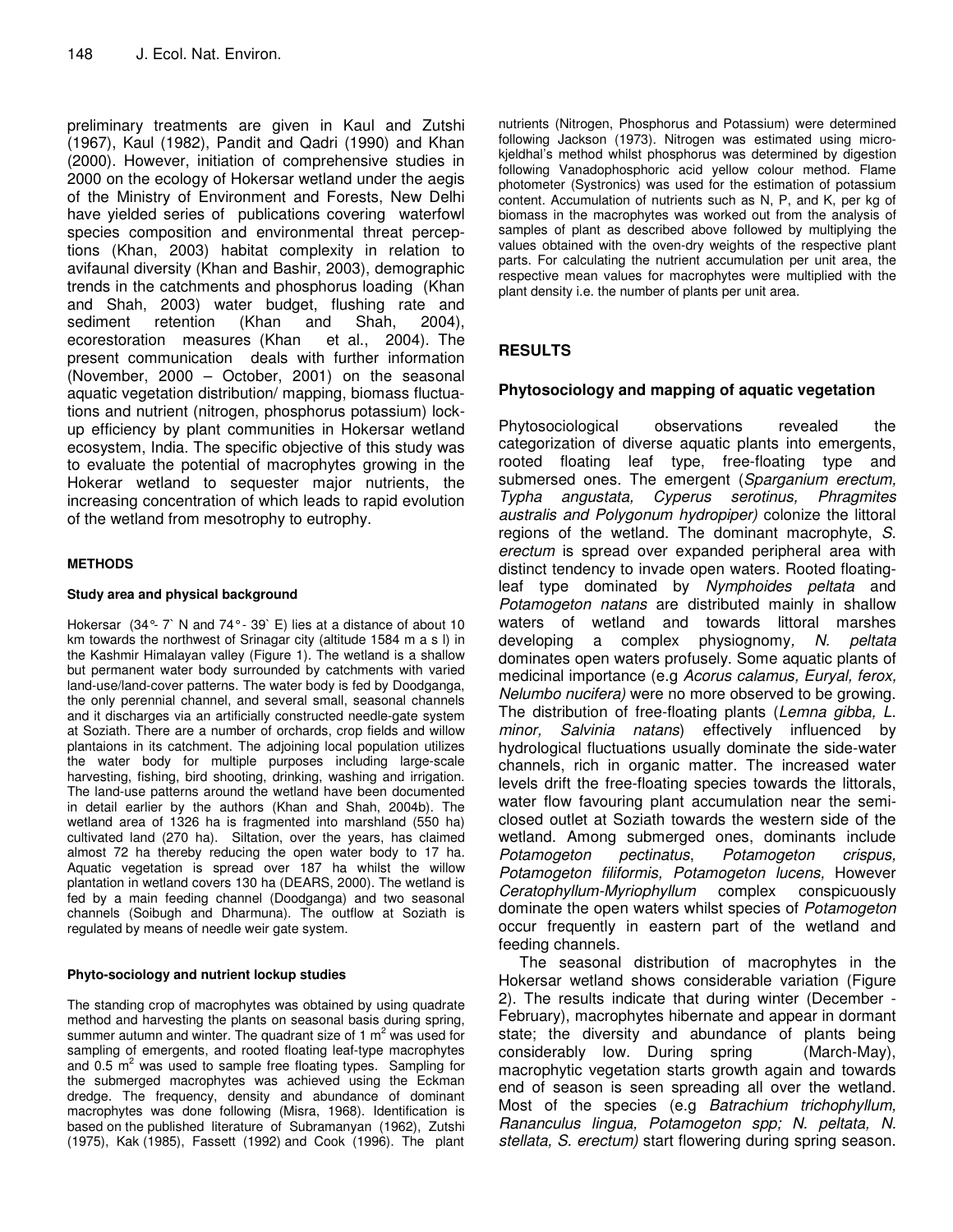

|                           |                                                                         | ₩                                                                                                                                                                                                                                                | Polyponum hydropiper           | O                                                                                                                                                                                                                                                                                  |
|---------------------------|-------------------------------------------------------------------------|--------------------------------------------------------------------------------------------------------------------------------------------------------------------------------------------------------------------------------------------------|--------------------------------|------------------------------------------------------------------------------------------------------------------------------------------------------------------------------------------------------------------------------------------------------------------------------------|
|                           |                                                                         | M                                                                                                                                                                                                                                                | Renessanhis equations          | Σ₫                                                                                                                                                                                                                                                                                 |
|                           |                                                                         | ÐР                                                                                                                                                                                                                                               | R. scleratus                   | ж                                                                                                                                                                                                                                                                                  |
|                           |                                                                         |                                                                                                                                                                                                                                                  |                                | 雏                                                                                                                                                                                                                                                                                  |
| Batračklum (richopleyllum |                                                                         |                                                                                                                                                                                                                                                  |                                | D                                                                                                                                                                                                                                                                                  |
| Q                         |                                                                         |                                                                                                                                                                                                                                                  |                                | $\mathcal{P}$                                                                                                                                                                                                                                                                      |
|                           |                                                                         |                                                                                                                                                                                                                                                  |                                | Д                                                                                                                                                                                                                                                                                  |
|                           | - Mesynadess tolfoliata                                                 |                                                                                                                                                                                                                                                  |                                |                                                                                                                                                                                                                                                                                    |
|                           | Nasturtism officinale                                                   | M                                                                                                                                                                                                                                                |                                |                                                                                                                                                                                                                                                                                    |
|                           |                                                                         | ெ                                                                                                                                                                                                                                                |                                | S                                                                                                                                                                                                                                                                                  |
|                           |                                                                         |                                                                                                                                                                                                                                                  | S argenlunt crectum            | Δ                                                                                                                                                                                                                                                                                  |
|                           |                                                                         |                                                                                                                                                                                                                                                  | <b>Trana</b> mateurs           | Au                                                                                                                                                                                                                                                                                 |
|                           |                                                                         |                                                                                                                                                                                                                                                  | Typha angustala                | V3                                                                                                                                                                                                                                                                                 |
|                           |                                                                         |                                                                                                                                                                                                                                                  |                                | [o]                                                                                                                                                                                                                                                                                |
|                           |                                                                         |                                                                                                                                                                                                                                                  |                                | ⑩                                                                                                                                                                                                                                                                                  |
|                           |                                                                         |                                                                                                                                                                                                                                                  |                                | ٩Ĵ                                                                                                                                                                                                                                                                                 |
| Ź                         | P. erleput                                                              |                                                                                                                                                                                                                                                  |                                |                                                                                                                                                                                                                                                                                    |
| -92                       | Pharghuites australis                                                   |                                                                                                                                                                                                                                                  |                                | m.                                                                                                                                                                                                                                                                                 |
| C tratophyllum dermesnm   | A.<br>$\mathcal{H}^*$<br>◢<br>$\boxtimes$<br>⊗<br>⊘<br>Õ<br>ዑ<br>Η<br>A | Laman minor<br>Mamha arvensis<br>Maxilea quadcifolia<br>Myriophylluym spicetum<br>Myslophyllum alternifolium<br>Myseodesylvestels<br>Nympholdes pelints<br>Nymphace stellata<br>Patamageton fillformia<br>P. peculantus<br>Е подотих<br>P. weens | $d^{p^r}$<br>₫<br>₩<br>52<br>严 | R. lingua<br><i>Runsex</i> прр.<br>Saldala satant<br>Sagitarle sagutifolia<br>Scients lacustris<br>Soildage virgitaren<br>$r^{\pi}$<br>Typha Lumanii<br>Uirleadarle spp.<br><b>Howarden Inventorpa</b><br>$\tilde{\omega}^{\tilde{\omega}^{\tilde{\omega}^{\tilde{\omega}}}}$<br>× |

Figure 1. Location of Hokersar wetland near Srinagar (above) and outline map of the wetland showing adjoining areas (below).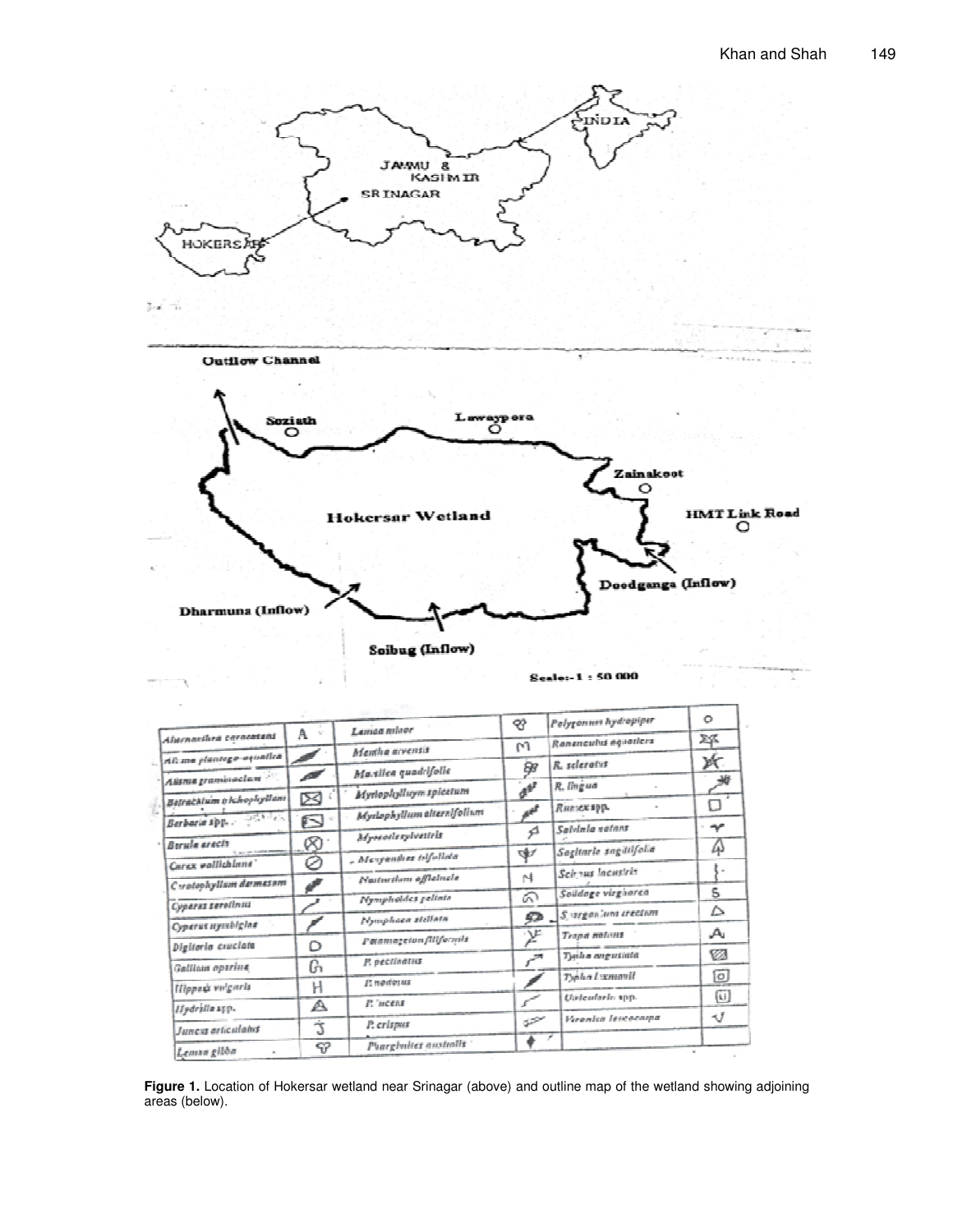

|                            | W.<br>A     | Lanina minor                             | 43                          | Polygonum hydropiper   | $\Omega$                  |
|----------------------------|-------------|------------------------------------------|-----------------------------|------------------------|---------------------------|
| Alternauthra caracasens    |             | Mentha arvensis                          | M                           | Rananculus aguaticus   | X                         |
| Alt ma plantago-aquatica   |             | Marsilea quedrifolia                     | 8,                          | R. scleratus           | ж                         |
| Aliona graminacium         |             | Myrlophylluym spicatum                   | $a^{a^r}$                   | R. Ilngwr              | 滫                         |
| Bayachlum trichophyllum    | ⊠           |                                          |                             | Runsex upp.            | П                         |
|                            | N           | <i><b>Myrlophyllum</b></i> alternifolium |                             | Salvinia natans        | $\boldsymbol{\gamma}$     |
| Berula erecta              | ⊗           | Myosotis sylvestels                      | ₫                           |                        |                           |
| Carex wollichlana'         | Ø           | - Menyanthes trifolinia                  | ৩∯৴                         | Sagitarla sagittifolia | ω                         |
| C votophyllum darmasum     |             | Nasturilum officinale                    | N                           | Seir nu laenstris      |                           |
| Cyperus serotinus          |             | Nympholdes pelinta                       | ନ                           | Solidaço virgharca     | S                         |
|                            |             | Nymphaea stellata                        | Ω                           | Syargan'um erection    | △                         |
| Cyperus nymbigine          |             | Potamageten filiformis                   | $\mathcal{L}$               | <b>Trapanalans</b>     | $\mathcal{A}_\mathsf{u}$  |
| Digitaria cruciata         | Ď           | P. pecilnatis                            | المتسم                      | Typha angustata        | Ø                         |
| Gallium oparine            | G.          |                                          |                             | Typha Lxmanil          | $\circ$                   |
| <b>Hippu&amp;</b> volgarls | н           | f: nodosus                               |                             | Utilenlarla spp.       | $\left[\mathsf{U}\right]$ |
| Hydrallaspp.               | A           | P. 'ncent                                |                             | Veronica leucocarpa    | -V                        |
| Juneus articulates         | Ċ           | P. crispus                               | $\mathcal{C}^{\mathcal{P}}$ | v                      |                           |
| Lemna gibba                | $\vartheta$ | Phargimitts australis                    |                             |                        |                           |

O

m

 $\circ$ 

Zainko

**Holly** 

ò. ing though

 $\circ$ 

Ö

Ó

80

**Khushpora** 

**Figure 2.** Seasonal distribution of macrophytes in Hokersar (legend given separately).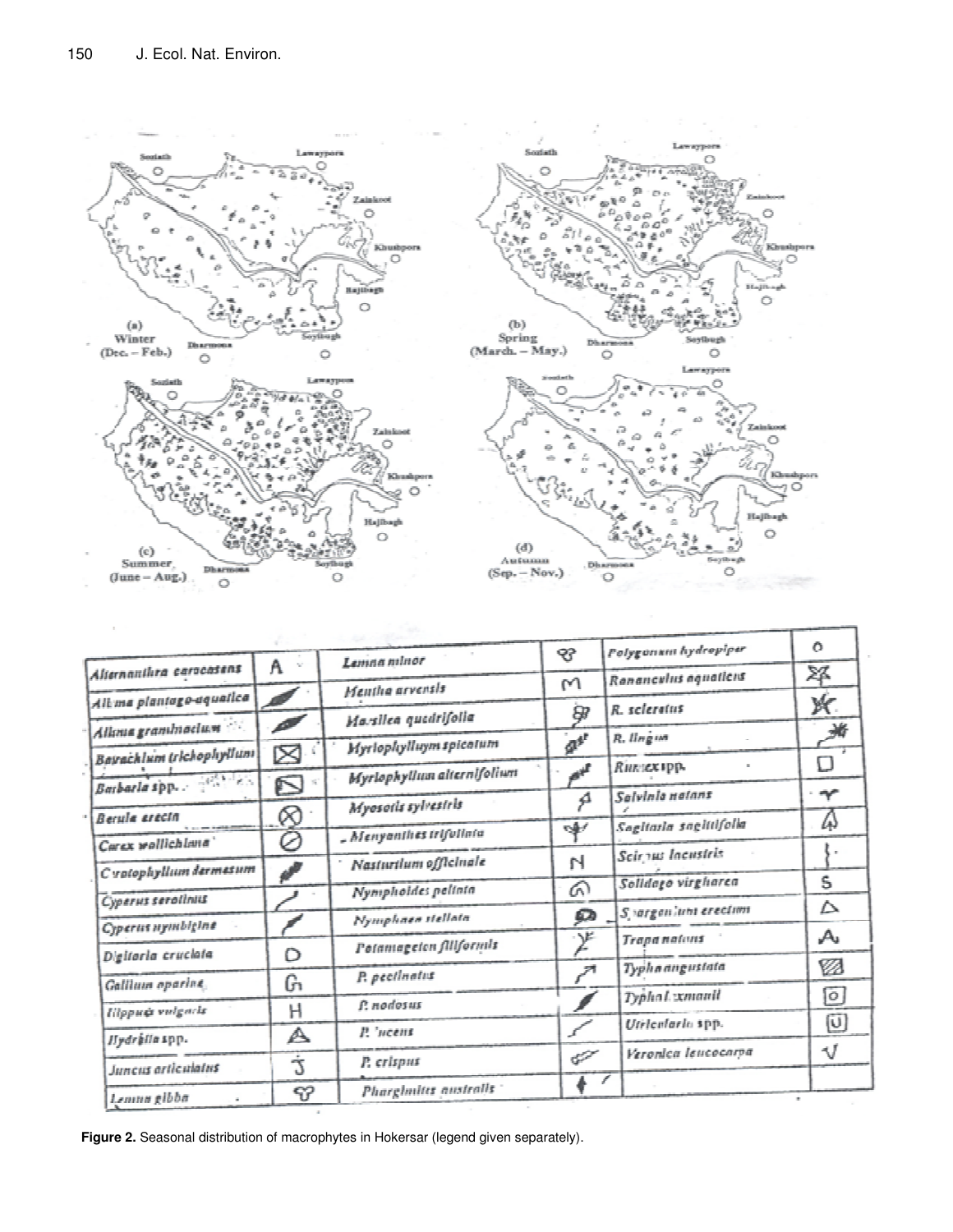|  | Table 1. Nutrient accumulation per annum (November, 2000 - |  |  |  |
|--|------------------------------------------------------------|--|--|--|
|  | October, 2001) in macrophytes of Hokersar wetland.         |  |  |  |

| <b>Nutrient</b> | Amount accumulated (Metric ton) |
|-----------------|---------------------------------|
| Nitrogen        | 0.77                            |
| Phosphorus      | 0.02                            |
| Potassium       | 0.8                             |

However, S. natans was observed to be extremely rare or absent during March - April; the weed starts reemerging from May onwards. During summer (June - August) P. pectinatus and P. filiformis dominating the western side of the wetland start declining and a large scale harvesting of macrophytes by local inhabitants is a common sight observed in the wetland. The aquatic vegetation generally enters the declining phase during autumn (September - November) which continues till winter (December - February)

#### **Plant biomass changes**

The macrophytic biomass fluctuated from  $35 - 1100$  g m<sup>-2</sup> showing considerable site-specific variation. Highest biomass values were recorded at Shikarghat, representing the marshy littoral regions whilst relatively low values were obtained for open water areas in the centre of wetland. The biomass showed an evident increase from the onset of spring (March - May) reaching minimum during winter (December - February).

#### **Nutrient concentration**

The variability in nitrogen concentration (0.531 - 1.821%) of the macrophytes was markedly distinct; progressive increase observed with the onset of spring and decreasing to low records during winter, results showing direct correlation with biomass changes. The minimum nitrogen accumulation (1.318 g  $m<sup>-2</sup>$ ) was recorded during January and maximum (15.86 g m<sup>-2</sup>) during April. The phosphorus content of aquatic plant life revealed site specific variations ranging from (0.01 - 0.09%) showing an increasing tendency from spring onwards and again decreasing trend during winter. The phosphorus lock- up followed a similar trend like nitrogen showing maximum value (0.597 g m<sup>-2</sup>) in April and minimum (0.052 g m<sup>-2</sup>) in January.

The potassium content in aquatic vegetation in macrophytes ranged from 0.4209 - 2.6601% following a similar seasonal trend of nitrogen and phosphorus with increasing tendency observed from spring onwards and decreasing again in winter. Maximum lock- up of (18.33 g  $\text{m}^2$ ) was observed during April and minimum (1.83 g m  $\overline{a}$  $^{2}$ ) in January. The pools of nutrient in the aquatic plants of Hokersar wetland (Table 1) showed maximum annual accumulation of potassium and minimum phosphorus

level; the order of sequence being K>N>P.

## **DISCUSSION**

Many wetland plants are beneficial for nutrient mitigation (Vymazal et al., 2010) and significant progress has been made for wetland restoration using macrophytes (Zedler, 2000). Important macrophytic species used generally for nutrient mitigation include Typha, Schoenoplectus (Malecki-Brown, 2010) and other species such as P. australis, Myriophyllum spicatum and P. crispus. The aquatic macrophytes for the most part are considered (Moss, 1980) to have a very rich nutrient supply in the sediments. Hokersar, a shallow wetland in the flood plain of Kashmir Valley also contains rich P-pool in the sediment (10 cm) accounting for 99% of the total pool (Khan and Shah, 2003). The ecosystem sustains luxuriant growth of diverse life forms of vegetation (emergent, submerged, floating). The changing hydrological regimes induce diverse habitat delineation which leads to distinct macrophytic zonations. Grazing pressure and plant-harvesting further alter the environmental mileau of aquatic vegetation in Hokersar wetland. The wetland littoral is comprised of mainly emergents. Subdominant emergent plants (covering 50 - 75% has T. angustata as an important member. Among rooted floating leaf type, N. peltata is the dominant plant  $($  > 75%) whilst Nymphaea stellata, P. natans and Marsilea quadrifolia occur frequently (25 - 50% coverage) in the wetland. Myriophyllum verticillatum and P. crispus, both submersed plants revealed 50 - 75% coverage (subdominants). Free floating types were dominated (> 75%) by Lemna minor and S. natans (Figure 2) in the Hokersar wetland.

While the macrophytic species composition in the wetlands is generally quite diverse (Khan et al., 2004), occurrence of only 47 species presently in the Hokersar wetland, against 67 species listed in by Kaul and Zutshi (1967), is indicative of declining aquatic biodiversity. The decrease in the number of species may be attributed to accelerated eutrophication, and anthropogenic pressures. Plants at the extremes of an environmental gradient survive because of their great ecological tolerance to such environmental conditions. The life-form gradient of vegetation is maintained by competitive exclusion and displacement. Zones comprising of one plant species particularly emergents and submersed ones characterize Hokersar wetland. Such a situation is attributable to their position at the opposite ends of environmental gradient. According to Nilsson et al. (1991) increasing species diversity is linked with increasing habitat heterogeneity. Over the years, Hokersar wetland witnessed considerable shift in the vegetation pattern, and even some economically important plant species (Nelumbo nucifera, Euryale ferox and Acorus calamus) have almost disappeared. A notable change is reflected by the fast spread of S. erectum replacing P. australis to the greater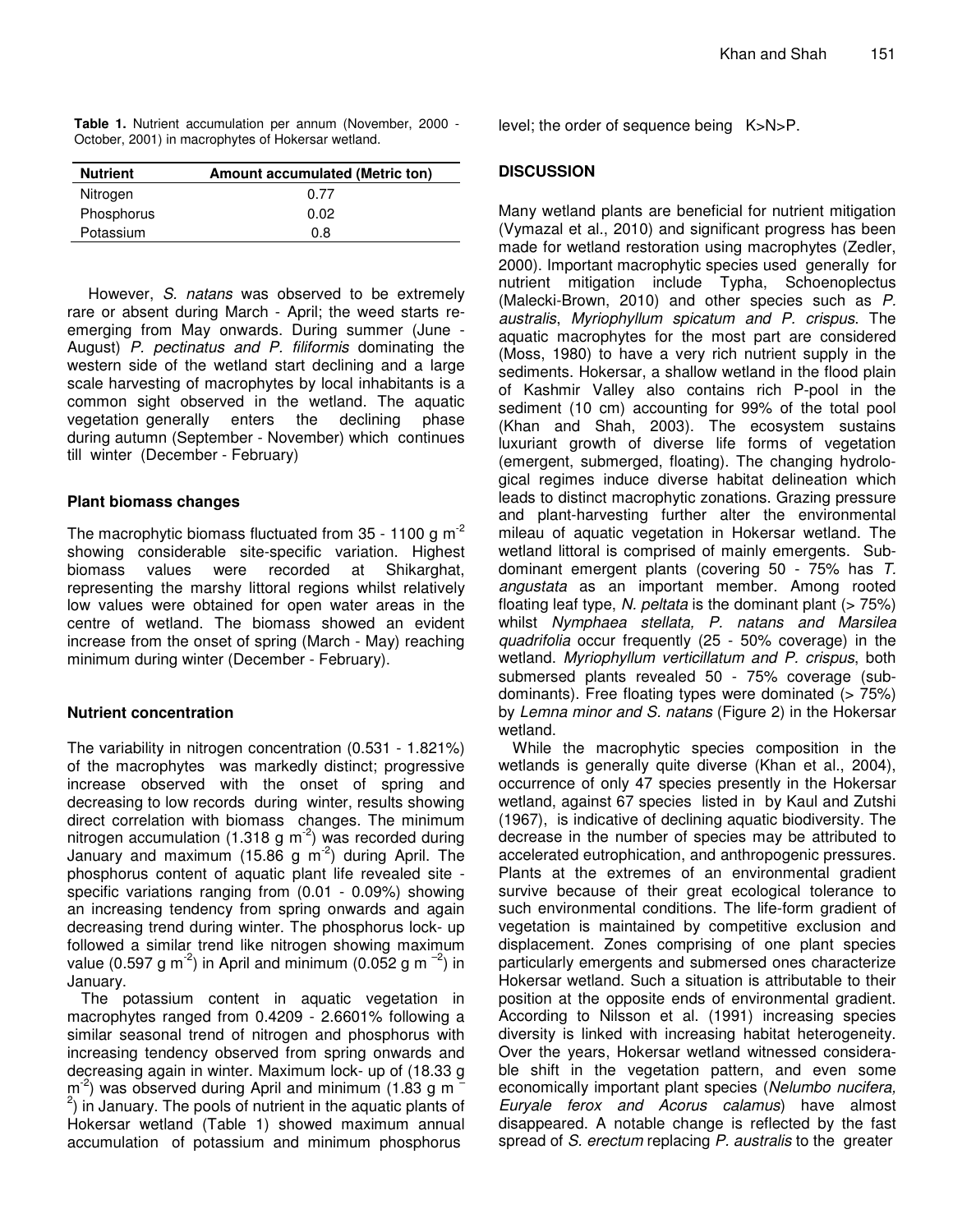extent in the wetland. This shift in aquatic macrophytic community structure may be attributed to changing environmental conditions especially nutrient status of the wetland which is in agreement with the studies done elsewhere by Hayati and Proctor (1991), Verhoeven et al. (1996) and Keddy (2000). Considerable site-specific variation ranging from  $35 - 1100$  g m<sup>-2</sup> (= 0.35 - 11 metric tons) in plant biomass of Hokersar wetland was evidenced. Marshy littoral zones having emergents sustained maximum biomass whilst open waters especially wetland centre supported minimum biomass. Zutshi (1996) reported 52 metric tons (average of three wetlands) of biomass production of macrophytes. The author also reported much higher nutrient uptake by aquatic plants in highly eutrophic Trigamsar, Kashmir.

The macrophytic component of Hokersar wetland was estimated to lock up high quantities (metric tons) of nutrient viz. (0.77) nitrogen, (0.02) phosphorus and (0.89) of potassium respectively (Table 1) during the present study. Nitrogen and Phosphorus are closely linked in plant metabolism, especially with protein synthesis. In aquatic plants, close correlation has been reported (Duarte, 1992) between N and P levels. The increase in the nutrient content of the macrophytes from spring onwards corresponds to the luxuriant growth of vegetation during this season throughout the wetland, which dies and decays with the onset of late autumn to winter when least values of nutrient accumulation values were observed. The results are in agreement with Kaul et al. (1981) who estimated the total nitrogen accumulation of 15.9 metric tons  $ha^{-1}$ .

Thus, the lock up efficiency is positively related with the production of biomass and if harvested periodically it will greatly help in the reduction of nutrient load and check eutrophication. Kaul and Trisal (1985) working on the mineral nutrient accumulation of various macrophytes in Kashmir wetland (L. Anchar) obtained total nutrient (m.tons) of N =  $10.\overline{7}$ , P = 0.5, K = 5.15. Recently, Khan and Shah (2003) estimated the annual phosphorus load of 48.56 metric tons on the wetland with 18 metric tons brought through surface inflow and rest through anthropogenic input. Ishaq and Kaul (1989) estimated that in Dal Lake, macrophytes hold a phosphorus pool of 3.64 metric ton thereby acting as biological nutrient sinks. However, only a part of the vegetation in Hokersar wetland is transformed into animal biomass whilst the rest decays and decomposes thereby adding a large quantity of organic matter and debris brought to the wetland by various feeding channels. According to Gopal and Kulshreshtha (1980), emergent macrophytes because of larger biomass and production rates, have better nutrient removal potential / efficiency than other macrophytes.

In conclusion, the maintenance of congenial environmental conditions in Hokersar wetland entails, among other things, the reversal of nutrient enrichment, partially through periodic removal of nutrients by dredging the accumulated sediment mass. Pollution from point and

non-point sources should be addressed on scientific grounds which should necessarily focus on catchments treatment to arrest the heavy input of nutrients into the system. The indiscriminate harvesting of aquatic macrophytes as a major nutrient-removal mechanism is not desirable since the wetland sustains myriad of water fowl population. However, selective manual/mechanical deweeding could be an alternative option for ensuring the proper ecology of the wetland ecosystem.

## **ACKNOWLEDGEMENTS**

Thanks are due to the Ministry of Environment and Forests, Govt. of India, New Delhi for the financial assistance under Project No.J.22012/23/97/WL on the ecology of Kashmir wetland. The permission granted by the Department of Wildlife Protection J and K Government to work on the wetland is duly acknowledged. SKUAST-K provided the necessary research facilities.

#### **REFERENCES**

- Cook CD (1996). Aquatic and Wetland Plants of India. Oxford Univ.Press, Oxford.
- Christina M, Bonifl W, Joy B (2002). Potential for using native plant species in Storm water wetlands. Environ. Manage. 29: 385-394.
- Department of Environment and Remote Sensing (DEARS) (2000.) Remote sensing report of Hokersar wetland. Dept. Environ. Remote Sensing. Govt. J&K, India.
- Deaver E, Moore MT, Cooper CM, Knight SS (2005). Efficiency of three aquatic macrophytes in mitigating nutrient runoff. Int. J. Ecol. Env. Sci., 31: 1-7.
- Duarte CM (1992). Nutrient concentration of aquatic plants: Patterns across species. Limnol. Oceanogr., 37: 882-889.
- Fassett NC (1992). A manual of aquatic plants. Agro. Botanical. Publ. India, Bikaner., p. 382.
- Gopal B, Chamanlal (1991) Distribution of aquatic macrophytes in polluted water bodies and their bioindicator value. Verh. Int. Verein. Limnol., 24: 2125-2129.
- Gopal B, Kulshrashtha M (1980). Role of aquatic macrophytes as reservoir of nutrients and in their cycling. Int. J. Ecol. Environ. Sci., 6: 145-152.
- Hayati AA, Proctor MC (1991). Limiting nutrients in acid mire vegetation: peat and plant analysis and experiments on plant responses to added nutrients. J. Ecol., 79: 75-95.
- Howard –Williams C (1981). Studies on the ability of a Potamegeton pectinatus commonly to remove dissolved nitrogen and phosphorus compound from lake water. J. Appl. Ecol., 18: 619-637.
- Ishaq M, Kaul V (1989). Phosphorus load concentration relationship in lake Dal, a high altitude marl lake in Kashmir Himalayas. Int. Revue. Ges. Hydrobiol., 73: 321-328.
- Kak AM (1985). Aquatic and wetland vegetation of the northwestern Himalaya XXI Family of Nymphaecea in the northwestern Himalaya. J. Econ. Taxon. Bot., 73: 391-395.
- Kardol P, Courtney EC, Souza L, Richard JN, Weltzin, Jake F, Aimee TC (2010). Climate change effects on plant biomass alter dominance patterns and community evenness in an experimental old-field ecosystem. Global Change Biology, doi: 10.1111/j.1365-Change Biology, doi: 10.1111/j.1365-2486.2009.02162.x.
- Kaul S (1982). Community architecture, biomass and production in some typical wetlands of Kashmir. Indian. J. Ecol. 9: 320-329.
- Kaul V, Zusthi DP (1967). A study of aquatic and marshland vegetation in Srinagar India. Proc. Natl. Inst. Sci., 33: 111-127.